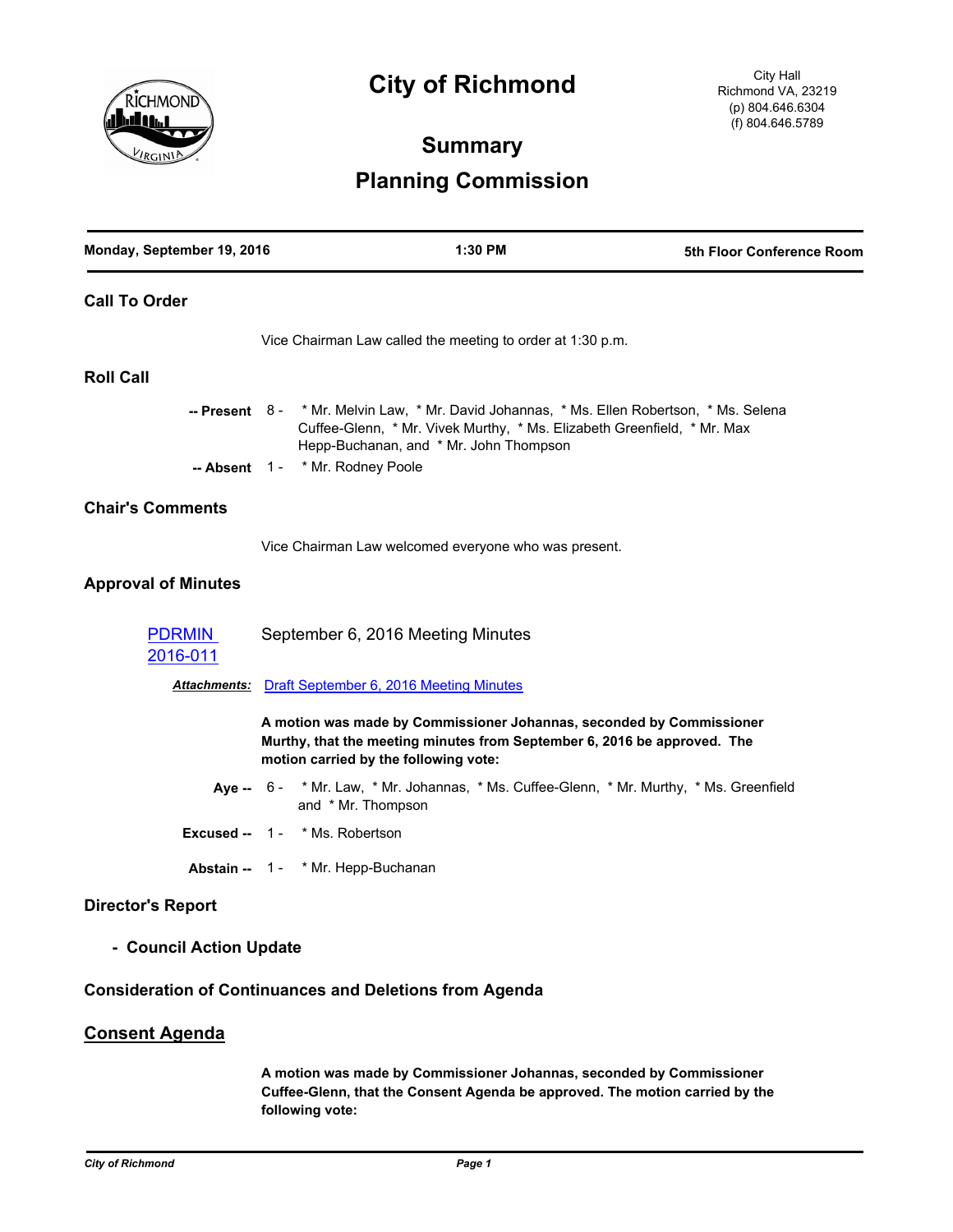Aye -- 7 - \* Mr. Law, \* Mr. Johannas, \* Ms. Cuffee-Glenn, \* Mr. Murthy, \* Ms. Greenfield, \* Mr. Hepp-Buchanan and \* Mr. Thompson

**Excused --** 1 - \* Ms. Robertson

**1.** ORD. [2016-216](http://richmondva.legistar.com/gateway.aspx?m=l&id=/matter.aspx?key=22965) To authorize the Chief Administrative Officer to accept grant funds in the amount of \$552,000 from the Virginia Department of Environmental Quality and to appropriate the increase to the Fiscal Year 2016-2017 Capital Budget by increasing estimated revenues and the amount appropriated to the Department of Public Utilities' Stormwater Facilities Improvements project in the Utilities category by \$552,000 for the purpose of constructing the Rattlesnake Creek Stream Restoration project.

Attachments: [Ord. No. 2016-216](http://richmondva.legistar.com/gateway.aspx?M=F&ID=d2b097af-0364-4f41-82f1-e7c77f4fd9ef.pdf)

[Staff Report](http://richmondva.legistar.com/gateway.aspx?M=F&ID=1279d26e-4679-4018-b47a-1169b59bc55c.doc) [Rattlesnake Creek 2014 SLAF Application](http://richmondva.legistar.com/gateway.aspx?M=F&ID=2de47ff7-8137-4b79-a34e-451b1fcabdf9.pdf) [Location Map](http://richmondva.legistar.com/gateway.aspx?M=F&ID=98d5d4ae-943f-4af5-8637-4592d2d66957.pdf)

**This Ordinance was recommended for approval on the Consent Agenda.**

**2.** ORD. [2016-218](http://richmondva.legistar.com/gateway.aspx?m=l&id=/matter.aspx?key=22968) To authorize the Chief Administrative Officer to accept grant funds in the amount of \$716,000 from the Virginia Department of Environmental Quality and to appropriate the increase to the Fiscal Year 2016-2017 Capital Budget by increasing estimated revenues and the amount appropriated to the Department of Public Utilities' Stormwater Facilities Improvements project in the Utilities category by \$716,000 for the purpose of constructing the Goode's Creek Stream Restoration & Constructed Wetlands project.

#### **Attachments: [Ord. No. 2016-218](http://richmondva.legistar.com/gateway.aspx?M=F&ID=1696fee7-0b79-4e08-8aa8-271a0a294767.pdf)**

[Staff Report](http://richmondva.legistar.com/gateway.aspx?M=F&ID=d11aa032-09e9-4845-8034-a010a7b77181.docx)

[Location Map](http://richmondva.legistar.com/gateway.aspx?M=F&ID=db7ae540-a66c-4632-8df0-cfe451e6bc81.pdf)

[Goodes Creek 2014 SLAF Application](http://richmondva.legistar.com/gateway.aspx?M=F&ID=9e2c6052-0891-42c0-82e3-7a6b6472a6fe.pdf)

**This Ordinance was recommended for approval on the Consent Agenda.**

**3.** ORD. [2016-219](http://richmondva.legistar.com/gateway.aspx?m=l&id=/matter.aspx?key=22971) To authorize the Chief Administrative Officer to accept funds in the amount of \$230,000 from the Virginia Department of Transportation and to appropriate the increase to the Fiscal Year 2016-2017 Capital Budget by increasing estimated revenues and the amount appropriated to the Hull Street Primary Extension Paving Program project in the Transportation category by \$230,000 for the purpose of milling and resurfacing Hull Street between Hey Road and Chippenham Parkway.

**Attachments: [Ord. No. 2016-219](http://richmondva.legistar.com/gateway.aspx?M=F&ID=8d90593e-1a03-4539-bc2a-2ae06eee279f.pdf)** 

[Staff Report](http://richmondva.legistar.com/gateway.aspx?M=F&ID=fa1c54a9-737a-47ab-a0b2-c79782f5448b.docx)

[Location Map](http://richmondva.legistar.com/gateway.aspx?M=F&ID=611d275e-e5a4-4f42-a894-a1320f653bbb.pdf)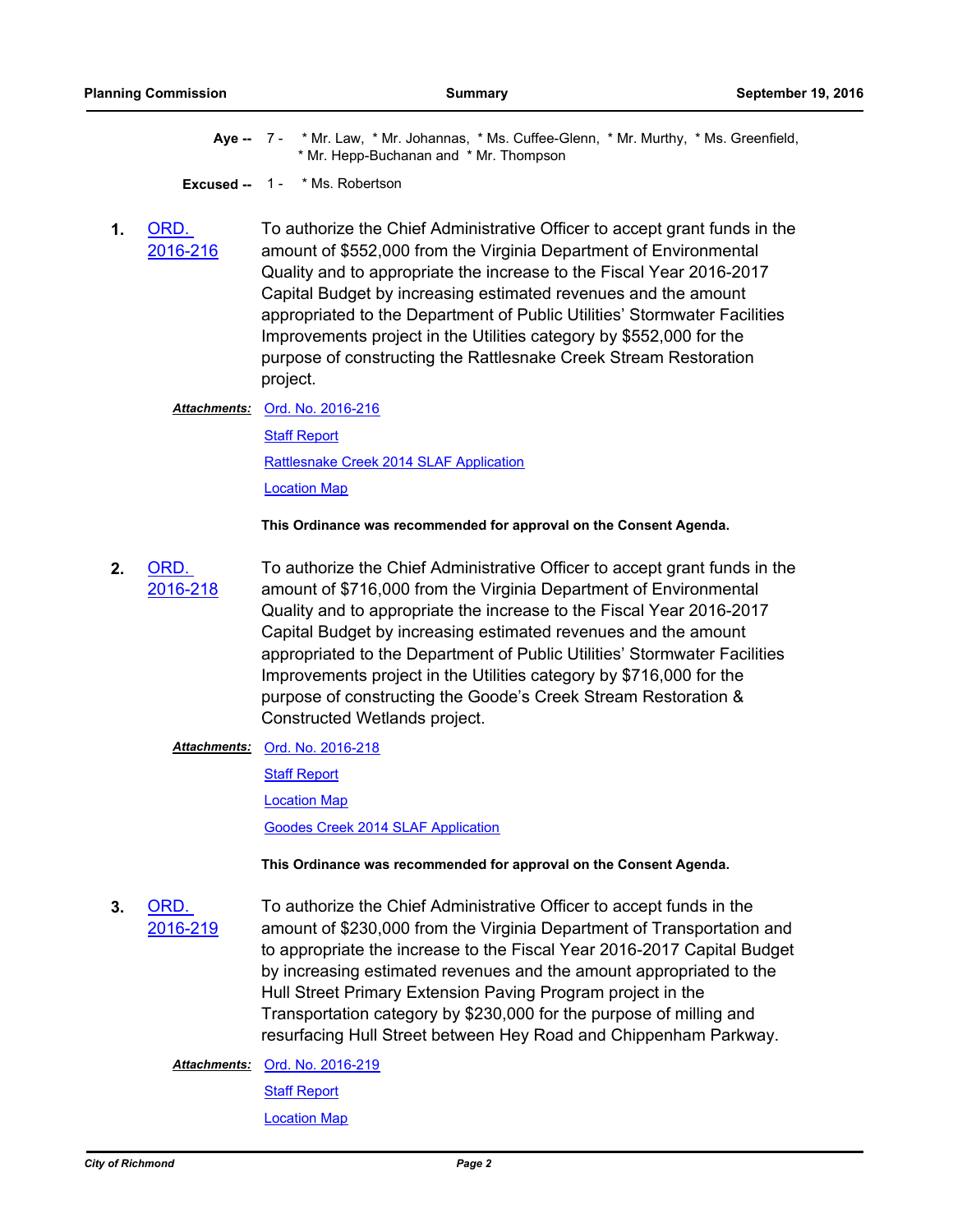#### **This Ordinance was recommended for approval on the Consent Agenda.**

**4.** ORD. [2016-220](http://richmondva.legistar.com/gateway.aspx?m=l&id=/matter.aspx?key=22973) To authorize the Chief Administrative Officer, for and on behalf of the City of Richmond, to accept funds in the total amount of \$6,162,095 from the Virginia Department of Transportation, and to appropriate the increase to the Fiscal Year 2016-2017 Capital Budget by increasing estimated revenues and the amounts appropriated to various projects in various categories as set forth on the attachment by \$6,162,095 for the purpose of appropriating funding received from the Virginia Department of Transportation's Fiscal Year 2017 Revenue Sharing Program for various projects.

#### Attachments: [Ord. No. 2016-220](http://richmondva.legistar.com/gateway.aspx?M=F&ID=fbe583a8-13b7-4563-bcae-c3397758cb6a.pdf)

[Staff Report](http://richmondva.legistar.com/gateway.aspx?M=F&ID=7be00575-bcb7-47cb-b279-3cda2392260a.docx)

[Revenue Sharing Projects](http://richmondva.legistar.com/gateway.aspx?M=F&ID=455d5bbc-1bb3-465b-a799-2c659591bfca.pdf)

#### **This Ordinance was recommended for approval on the Consent Agenda.**

**5.** UDC [2016-39](http://richmondva.legistar.com/gateway.aspx?m=l&id=/matter.aspx?key=22946) Review of Landscaping Plan for BRT Pulse Stations

#### Attachments: [UDC Report to CPC](http://richmondva.legistar.com/gateway.aspx?M=F&ID=f10518ee-0134-4dea-9e56-497ba1a2b5cb.pdf)

[Location & Plans](http://richmondva.legistar.com/gateway.aspx?M=F&ID=77d603ab-f796-4992-bdfb-ceabbd44c288.pdf)

[Staff Report to UDC](http://richmondva.legistar.com/gateway.aspx?M=F&ID=17020b1d-e4f3-4c39-acf9-9c42e6793ace.pdf)

[Public Comment](http://richmondva.legistar.com/gateway.aspx?M=F&ID=8cb98d0b-ade7-4af3-aea4-51fff6b6ea83.pdf)

[Applicant Addendum](http://richmondva.legistar.com/gateway.aspx?M=F&ID=047393ed-5ffe-4c1a-a952-dc367fbba749.pdf)

**This Location Character and Extent Item was approved on the Consent Agenda with the following condition recommended by the Urban Design Committee:**

**(1) That the landscape plans use non-invasive, drought-tolerant groundcover with sympathy for the neighborhood palette.**

### **Regular Agenda**

**6.** ORD. [2016-217](http://richmondva.legistar.com/gateway.aspx?m=l&id=/matter.aspx?key=22967) To authorize the Chief Administrative Officer to accept grant funds in the amount of \$635,000 from the Virginia Department of Environmental Quality and to appropriate the increase to the Fiscal Year 2016-2017 Capital Budget by increasing estimated revenues and the amount appropriated to the Department of Public Utilities' Stormwater Facilities Improvements project in the Utilities category by \$635,000 for the purpose of constructing the Reedy Creek Stream Restoration project.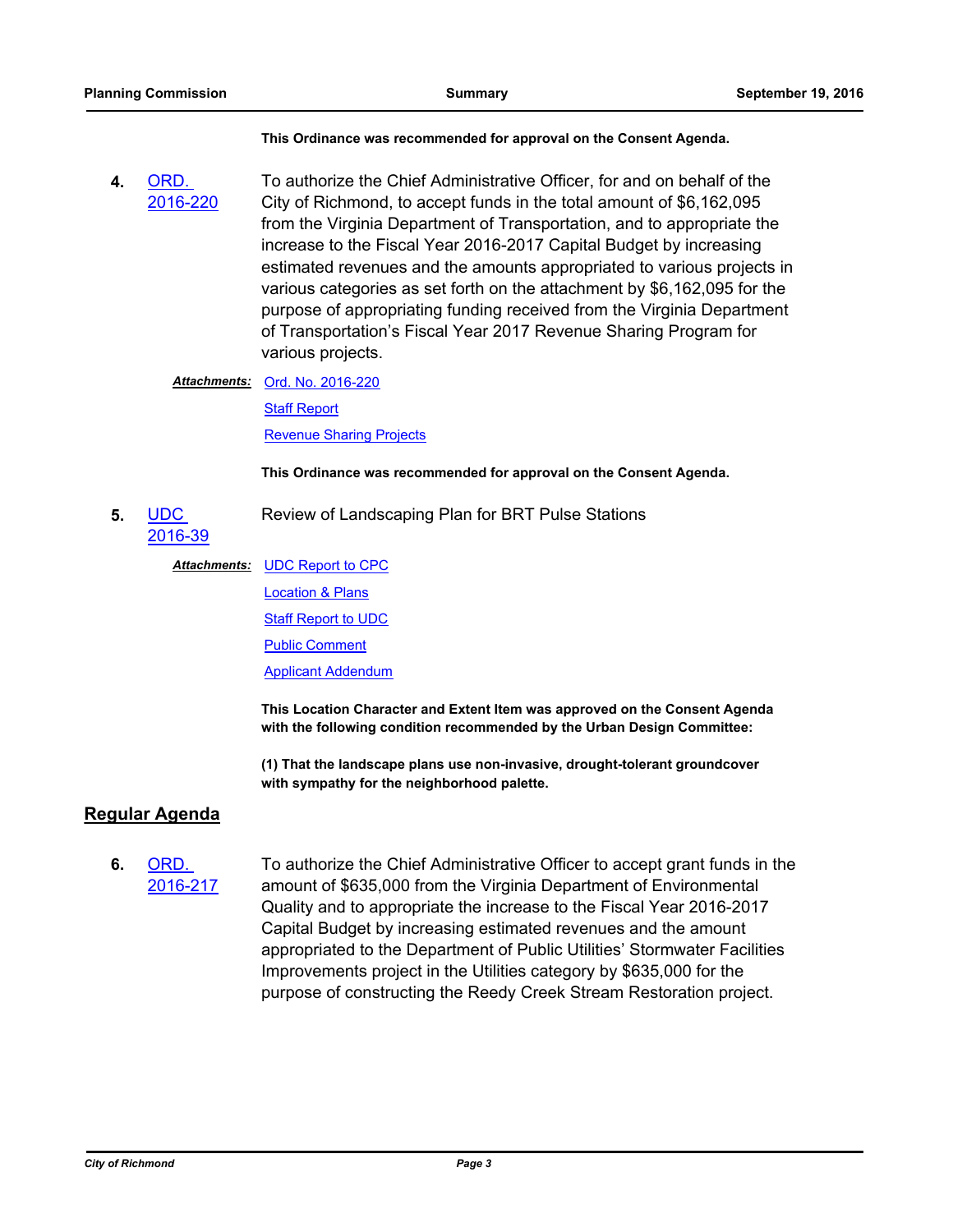Attachments: [Ord. No. 2016-217](http://richmondva.legistar.com/gateway.aspx?M=F&ID=86fd01d2-c620-43b1-a212-9696bb6e0be9.pdf)

[Staff Report](http://richmondva.legistar.com/gateway.aspx?M=F&ID=8ab7eefd-c971-4927-8d9c-6bd4fe558fab.doc)

[Reedy Creek 2014 SLAF Application](http://richmondva.legistar.com/gateway.aspx?M=F&ID=4655aff1-2af1-427c-b97e-b157312e518f.pdf)

[Reedy Creek FAQs](http://richmondva.legistar.com/gateway.aspx?M=F&ID=6e6cdf38-29b2-434f-9161-eda455346961.pdf)

[Location Map](http://richmondva.legistar.com/gateway.aspx?M=F&ID=73a072f4-77a3-4936-bb23-9ab92c0e51b3.pdf)

[Letters of Opposition](http://richmondva.legistar.com/gateway.aspx?M=F&ID=9d2b9402-b7b3-4186-a748-fe651ec4299b.pdf)

**A motion was made by Councilor Robertson, seconded by Commissioner Cuffee-Glenn, that this Ordinance be recommended for approval to the City Council and that City Council pass a Resolution requesting the Administration to look for ways to alter the proposed plan and still achieve the same goals for pollutant reduction. The Commission failed to recommend approval of the Ordinance as the motion failed by the following vote:**

- **Aye --** 4 \* Mr. Law, \* Ms. Robertson, \* Ms. Cuffee-Glenn and \* Ms. Greenfield
- **No --** 4 \* Mr. Johannas, \* Mr. Murthy, \* Mr. Hepp-Buchanan and \* Mr. Thompson
- **7.** UDC [2016-37](http://richmondva.legistar.com/gateway.aspx?m=l&id=/matter.aspx?key=22947) Final Review of Revisions to Main Street Station Site Work

#### **Attachments:** [Location & Plans](http://richmondva.legistar.com/gateway.aspx?M=F&ID=c615354c-ae75-4070-8fac-0e2cc4ab3d81.pdf)

[UDC Report to CPC](http://richmondva.legistar.com/gateway.aspx?M=F&ID=4e293edb-5813-41ae-a471-3ff33a1931fd.pdf) [Staff Report to UDC](http://richmondva.legistar.com/gateway.aspx?M=F&ID=e64ff97b-6b94-4012-8459-43523555ffbc.pdf) [Previously-approved final plans, UDC 2012-28\(2\)](http://richmondva.legistar.com/gateway.aspx?M=F&ID=7ae1fed9-877e-4576-be59-2a8e2e370e2a.pdf) [CPC Council Letter UDC 12-28\(2\)](http://richmondva.legistar.com/gateway.aspx?M=F&ID=99ae2897-dc4f-46e0-8ed8-917f88039002.pdf) [Public Comment](http://richmondva.legistar.com/gateway.aspx?M=F&ID=e94fe6fd-bcf9-41a9-a562-d4233828a1c7.pdf)

**A motion was made by Commissioner Hepp-Buchanan, seconded by Commissioner Murthy, that this Location, Character and Extent Item be approved with the following conditions recommended by the Urban Design Committee:**

**(1) That the proposed bike lane on East Franklin Street taper into the right-of-way that travels underneath the train shed to provide a seamless transition; (2) That the bike share station have a clear ingress and egress to and from 15th Street, including relocating the existing signage in place, as well as a direct hardscaped and ramped connection to the western path of the parking area for direct access to Franklin Street;** 

**(3) That the number of retractable bollards be reduced to one or three, to provide an odd number and ease in path selection through the site and contain a reflective element for low-light conditions; and**

**(4) That the applicant work with the Transportation Engineer and Pedestrian, Bicycle & Trails Coordinator to ensure ramps are aligned to ensure appropriate sidewalk width and pedestrian desire lines are maintained.** 

**As well as the additional considerations:** 

**(1) That the applicant consider designating some bicycle parking as long-term, with lockers or other protected storage, and remove excess bicycle parking with poor sight lines from the project; and** 

**(2) That drought-resistant, non-invasive groundcover be used in the landscape**